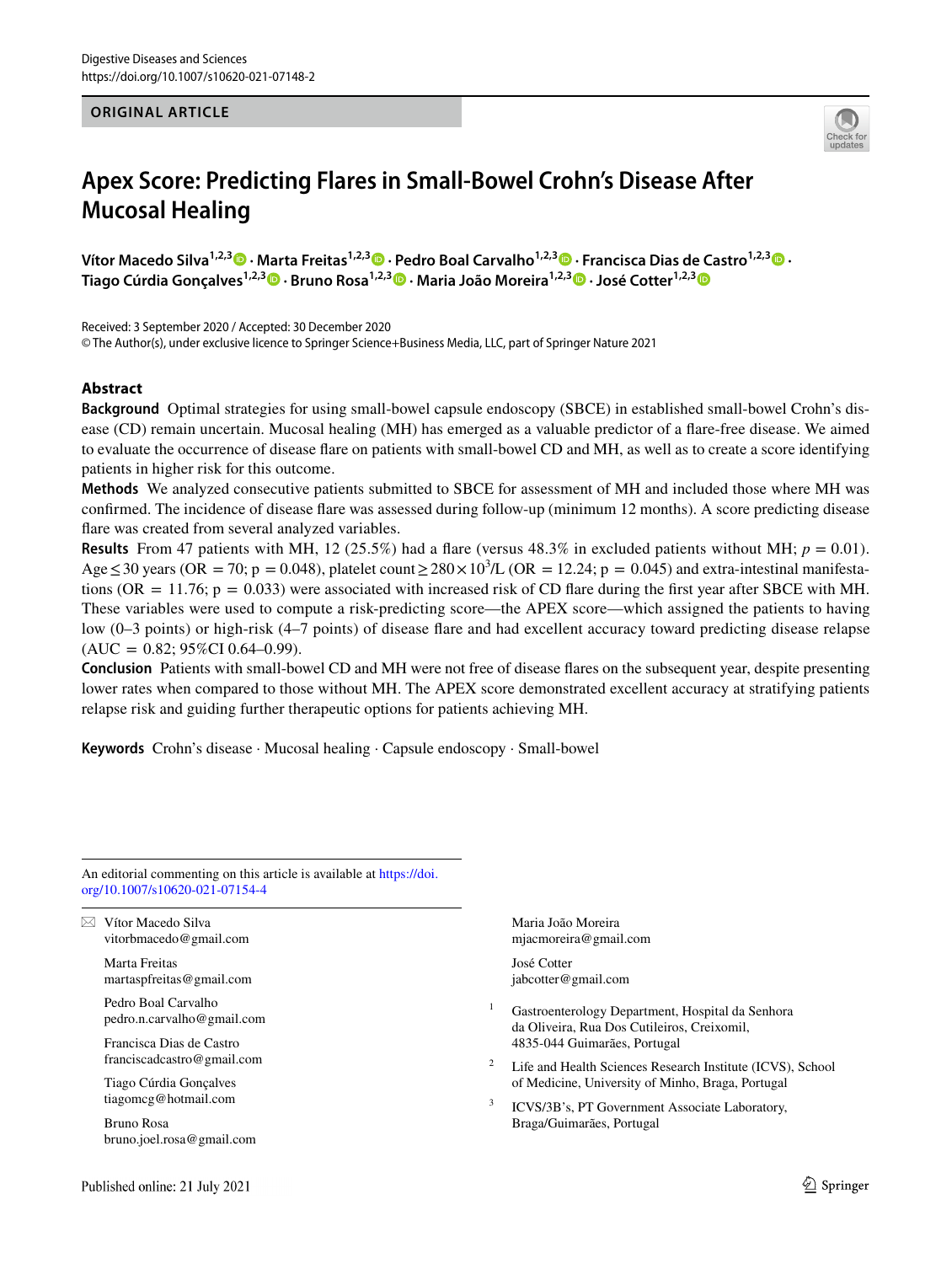Crohn's disease (CD) is a chronic and debilitating infammatory disease characterized by a relapsing and remitting course. It can afect any portion of the gastrointestinal tract, including the small-bowel $[1]$  $[1]$  $[1]$ .

Classically, CD treatment has been guided by patients' symptoms and biomarkers of infammatory activity [[2](#page-7-1)]. However, mucosal healing (MH) has recently emerged as a potential therapeutic target [[3\]](#page-7-2). According to recent European Crohn's and Colitis Organization guidelines, endoscopic response to therapy in CD should be evaluated within 6 months following initiation of treatment [[4\]](#page-7-3). As stated by Peyrin-Biroulet et al. [[5\]](#page-7-4), controlling the infammatory activity with simultaneous achievement of MH in CD is a crucial point in preventing fares and avoiding long-term complications such as small-bowel surgery. Nonetheless, optimal strategies for monitoring CD activity are still being defned [\[6](#page-7-5)].

Isolated small-bowel involvement (L1 with or without L4 disease, according to the Montreal classifcation) occurs in approximately 30% of patients with CD [[7\]](#page-7-6). In this set of patients, small-bowel capsule endoscopy (SBCE) fulflls a pivotal role, since it is the only diagnostic tool able to directly assess MH throughout the entire small-bowel. This procedure is progressively becoming easier and faster to read for the physicians, as diferent detection methods are being developed in SBCE imaging, as is the case for ulcer detection [\[8](#page-7-7)].

Current recommendations support the use of SBCE for the evaluation of patients with established CD, if deemed to infuence patients' management, as shown in previous reports [\[9,](#page-7-8) [10](#page-7-9)]. For that purpose, endoscopic Lewis score or capsule endoscopy CD activity index (CECDAI) score has been validated for standardized evaluation of CD infammatory activity during SBCE [[11,](#page-7-10) [12](#page-7-11)]. Lewis score (LS) classifes the small-bowel endoscopic infammatory activity as absent or clinically insignificant  $(LS < 135)$ , mild (135 ≤ LS < 790) or moderate-to-severe (LS ≥ 790), by taking into account the presence of edema, ulcerations and stenosis [[12\]](#page-7-11). With this, LS provides an accessible way of quantitatively evaluate infammatory activity evolution through disease progression or response to treatment.

Recent studies have been proposing the incorporation of SBCE to assess MH in treat-to-target algorithms for small-bowel CD, as was the case of the investigation by Ben-Horin and associates, where fndings on SBCE predicted both short- and long-term risk of disease exacerbation [\[13,](#page-7-12) [14](#page-8-0)].

The primary aim of our study was to evaluate the occurrence of disease flares in patients with isolated small-bowel CD during the frst year following a SBCE confrming MH. A secondary outcome was to test possible features identifying patients with a higher risk of having such a disease course and creating a score that would predict the risk of relapse in this set of patients.

# **Materials and Methods**

#### **Study Design and Patients Selection**

We conducted a retrospective case–control study comprising adult patients with diagnosed CD, based on clinical, radiologic, endoscopic and histological criteria, who underwent SBCE for assessment of mucosal healing between January 2011 and March 2019 [\[1\]](#page-7-0). Only patients with L1 (with or without L4) disease, according to the Montreal classifcation, were included, since these patients are expected to beneft the most from a SBCE-based surveillance [\[15](#page-8-1)]. Patients with L3 (ileocolic) disease were excluded since colonic infammatory activity could result in clinical fares despite small-bowel MH.

The sample consisted only of patients in clinical remission, defned as: asymptomatic, with no treatment changes in the previous 6 months and corticosteroid-free for at least 6 months. In order to consider patients with MH, all cases with a  $LS \ge 135$  were excluded from our final sample. Incomplete examinations, when SBCE did not reach the cecum within the full time of the procedure, were also not considered. A minimum follow-up of 12 months was required after SBCE.

Disease fare was defned as the need for treatment escalation or intensifcation, hospitalization or bowel resection. Therapeutic changes were based on clinical, analytical and endoscopic fndings. Demographical, clinical, endoscopic and laboratorial data were collected by medical records' review.

A diagram summarizing the study sample selection is presented in Fig. [1](#page-2-0).

#### **SBCE Procedure**

Either PillCam® SB2 (January of 2011 to December of 2013) or SB3 (January of 2014 to March 2019) (Given Imaging—Medtronic) were used.

Patients with increased risk of capsule retention, such as patients with obstructive symptoms, with history of small-bowel resection or previously known strictures, were excluded.

Enrolled patients were instructed to start a clear liquid diet 24 h before the procedure, followed by fasting for 12 h prior to the SBCE ingestion [[16\]](#page-8-2). Patients taking oral iron supplements were requested to suspend it 7 days before the SBCE. Patients were allowed to ingest clear liquids 2 h after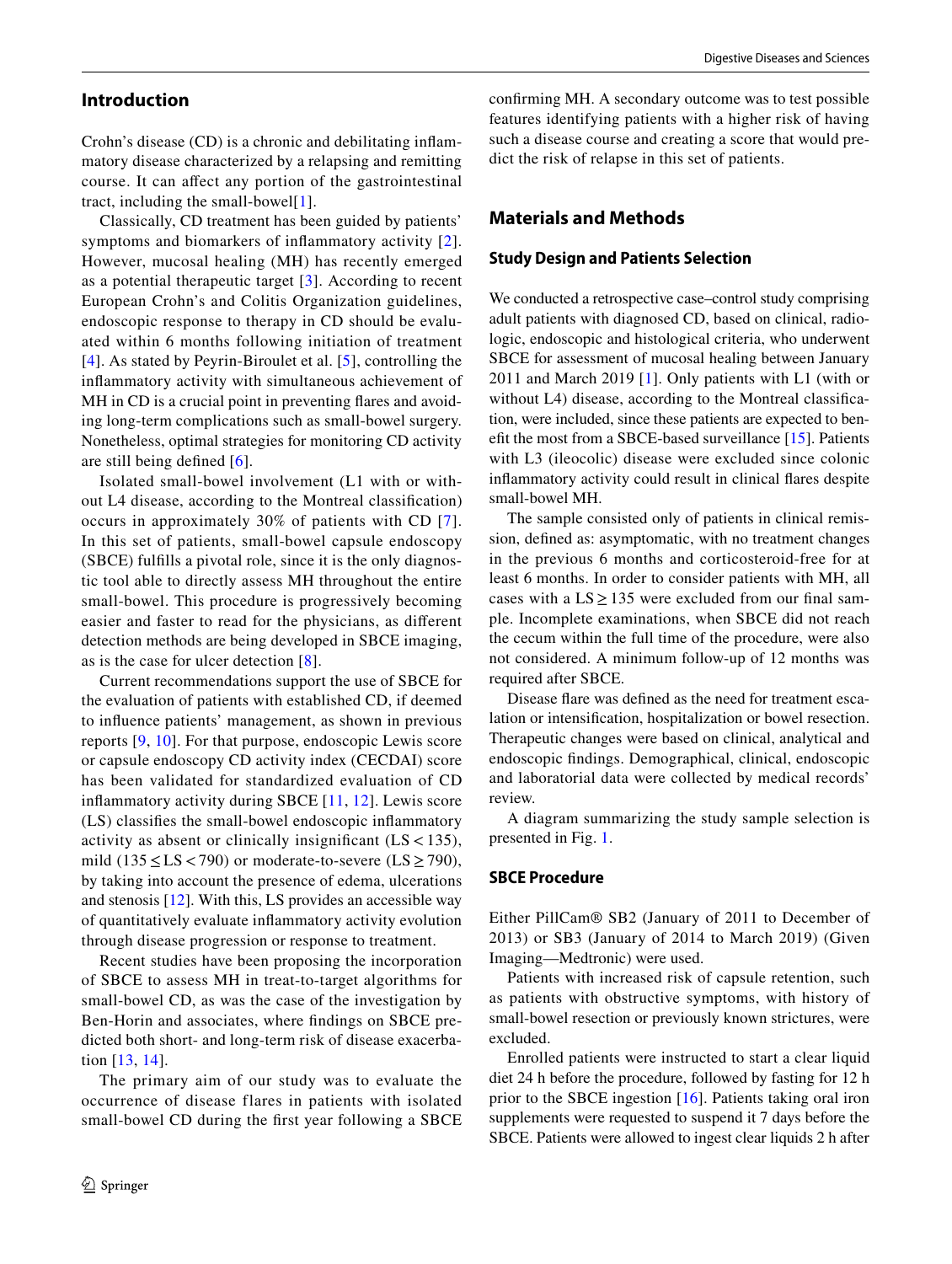<span id="page-2-0"></span>**Fig. 1** Diagram displaying n=262 patients with quiescent CD patients' selection process. who underwent SBCE for CD—Crohn's disease; SBCE assessment of MH small-bowel capsule endoscopy; MH—mucosal healing; LS— → 97 patients with L3 ileocolic disease Lewis scoren=165 patients with L1 ileal disease → 4 patients with incomplete SBCE n=161 patients with complete SBCE → 108 SBCE's with LS≥135 n=53 patients with LS<135 → 6 patients without 1 year follow-up Final sample of n=47 patients included

SBCE ingestion and to eat a light meal 4 h later, after SBCE passage into the small-bowel which was confrmed using the Real Time Viewer® (Given Imaging—Medtronic).

#### **Infammatory Biomarkers**

All blood and fecal samples were collected within 4 weeks of the SBCE procedure.

## **Statistical Analysis**

Statistical analysis was performed using SPSS® software, version 23 (IBM, Armonk, NY). Categorical variables are presented as frequencies and percentages and continuous variables as means and standard deviations (SD). Reported p values are two-tailed, with statistical signifcance being considered when  $p$  value < 0.05.

Univariate analysis was conducted with either Chi-square or Fisher's exact test for categorical variables and Student t test for continuous variables. For continuous variables with signifcant or near-signifcant diferences on univariate analysis, a receiver operating characteristic (ROC) curve was performed in order to assess the optimal cut-off that would predict a higher risk of disease fare.

Multivariate analysis consisted of a binary logistic regression including significant  $(p < 0.05)$  and near-significant variables  $(p < 0.10)$  on univariate analysis. Possible cofactors were also included.

Variables with signifcant association with the dependent outcome  $(p < 0.05)$  on multivariate analysis were selected to be included in a predictive score for that outcome. The number of points associated with each variable was obtained by rounding adjusted regression coefficients to the nearest unit. The disease fare score performance was then assessed by testing the number of points in the score against the outcome variable (disease fare on the subsequent year) by means of a ROC curve, with determination of the area under the curve and the respective 95% confdence interval. Finally, a possible cut-off for the disease flare score was assessed based on flare occurrence in each of the possible score values.

# **Results**

#### **Sample Characterization**

From patients with known small-bowel CD submitted to SBCE for MH assessment, 47 were eligible to be part of our study according to inclusion criteria. The sample consisted of 32 (68.1%) women, with a mean age of  $36.2 \pm 11.1$  years. Maintenance treatment was most commonly kept with immunomodulators such as thiopurines ( $n = 36$ ; 76.6%). A total of 16 (34%) of the patients had a history of extraintestinal manifestations, with axial arthritis  $(n = 8)$  and uveitis ( $n = 5$ ) being the most common. Perianal disease was reported in six (12.8%) of the cases. There were no reported capsule retention cases during SBCE. Table [1](#page-3-0) summarizes the global characteristics of our sample.

#### **Disease Flare During the Follow‑up Period**

In the 12-month follow-up, a total of 12  $(25.5%)$  of the patients had a reported disease fare. The median time to flare onset was  $6 \left( \pm 3.6 \right)$  months. From those, 11 needed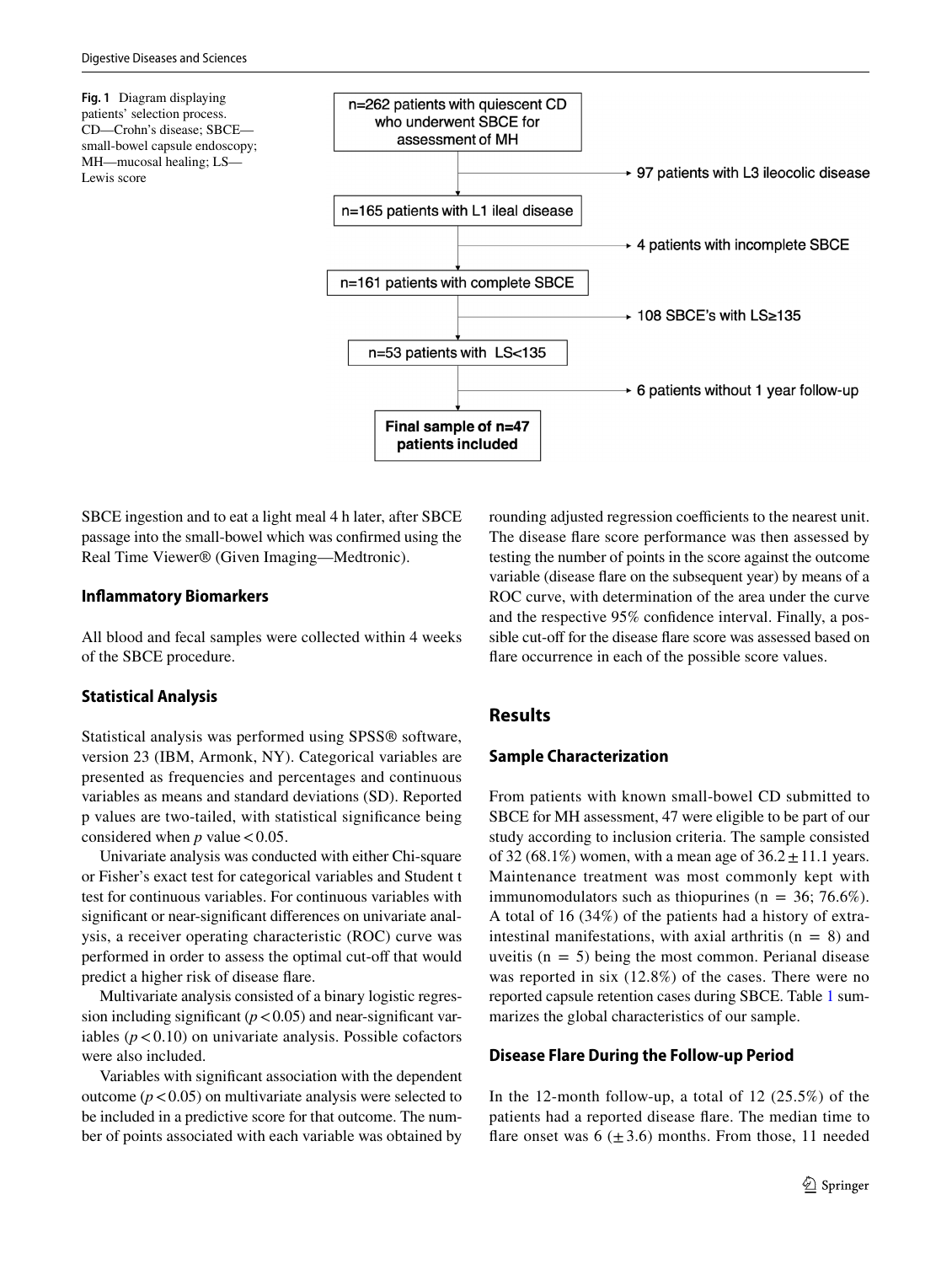<span id="page-3-0"></span>

|  | <b>Table 1</b> Patients' baseline characteristics. Results are presented in n |  |  |
|--|-------------------------------------------------------------------------------|--|--|
|  | $(\%)$ for categorical variables and mean (SD) for continuous variables       |  |  |

| Variable                                  | All patients ( $n = 47$ ) |
|-------------------------------------------|---------------------------|
| Demographics                              |                           |
| Female gender                             | 32 (68.1%)                |
| Age, in years                             | $36.2 (\pm 11.1)$         |
| Medical records                           |                           |
| Smoking habits                            | 14 (29.8%)                |
| BMI, in $\text{kg/m}^2$                   | 27.1 $(\pm 5.2)$          |
| Crohn's disease characteristics           |                           |
| Age at diagnosis, in years                | 33.1 $(\pm 11.3)$         |
| Time since diagnosis, in years            | 3.17 $(\pm 2.88)$         |
| Thiopurines treatment                     | 36 (76.6%)                |
| Biologics treatment                       | 8 (17%)                   |
| Previous need for corticosteroid therapy  | 4(8.5%)                   |
| Extra-intestinal manifestations           | 16 (34%)                  |
| Perianal disease                          | 6(12.8%)                  |
| <b>Inflammatory</b> biomarkers            |                           |
| ESR, in mm                                | $12.5 (\pm 9.6)$          |
| C-reactive protein, in g/dL               | $4.0 (\pm 9.8)$           |
| Serum albumin, in mg/dL                   | 3.9 ( $\pm$ 0.4)          |
| Platelet count, in $U I x 10^3$ per liter | $255.3 \ (\pm 65.4)$      |
| Fecal calprotectin, in µg/g               | $214.2(\pm 306.3)$        |
| <b>SBCE</b> findings                      |                           |
| $LS = 0$                                  | 18 (38.3%)                |
| 0 < LS < 135                              | 29 (61.7%)                |
| Outcome                                   |                           |
| Disease flare                             | $12(25.5\%)$              |
| Treatment change or intensification       | 11 (23.4%)                |
| Hospitalization                           | $1(2.1\%)$                |
| <b>Bowel resection</b>                    | $0(0\%)$                  |

BMI—body mass index; ESR—erythrocyte sedimentation rate; LS— Lewis score



treatment step-up, namely increased doses of thiopurines  $(n = 6)$ , initiation of biologic treatment  $(n = 4)$  and adjustment of biologic administration dose  $(n = 1)$ . One of the patients was hospitalized due to bowel obstruction, which was conservatively treated with bowel rest and parenteral nutrition with a successful response.

We also assessed the one-year flare rates among 89 patients not included in our sample with no MH (LS>135), which, as expected, revealed to be significantly higher when compared to patients presenting with MH on SBCE (48.3% vs  $25.5\%$ ;  $p = 0.01$ ) (Fig. [2\)](#page-3-1).

# **Predictors of Disease Flare During the Follow‑up Period**

In Table [2,](#page-4-0) a summary of the results obtained in univariate analysis of factors associated with disease fare in patients with MH is presented. Those with extra-intestinal manifestations (EIMs) (43.8% vs 16.1%;  $p = 0.04$ ) and with previous need for systemic corticosteroid therapy (25.0% vs 2.9%;  $p = 0.018$ ) had a higher rate of disease flare on the frst year after index SBCE. Additionally, those having shorter-duration CD were also at a higher risk  $(2.0 \pm 2.5 \text{ vs } 1.5 \text{ s})$  $3.6 \pm 2.9$  years;  $p = 0.024$ ), with an optimal cut-off under or equal to 3 years (AUC =  $0.77$ ; sensitivity =  $83.3\%$ ; specificity  $= 54.3\%$ ). Regarding inflammatory biomarkers, higher platelet counts  $(293.1 \pm 77.0 \text{ vs } 241.96 \pm 56.3 \times 10^9 \text{UI})$ per liter;  $p = 0.022$ ) and erythrocyte sedimentation rate (ESR)  $(14.8 \pm 12.3 \text{ vs } 11.6 \pm 8.4 \text{ mm}; p = 0.025) \text{ reflected}$ higher incidences of disease flare as well. Optimal cut-offs for these markers were >  $280 \times 10^3$  per liter (AUC = 0.69; sensitivity =  $54.5\%$ ; specificity =  $81.3\%$ ) and > 26 mm  $(AUC = 0.57;$  sensitivity = 27.3%; specificity = 96.6%), respectively. We also found nearly signifcant diferences when comparing both groups regarding age at the time of the SBCE  $(33.7 \pm 12.1 \text{ vs } 37.1 \pm 10.9 \text{ years}; p = 0.098)$ . Optimal cut-off for this variable consisted of an age under



#### <span id="page-3-1"></span>**Fig. 2** Comparison of one-year disease fares on patients with and without mucosal healing. MH—mucosal healing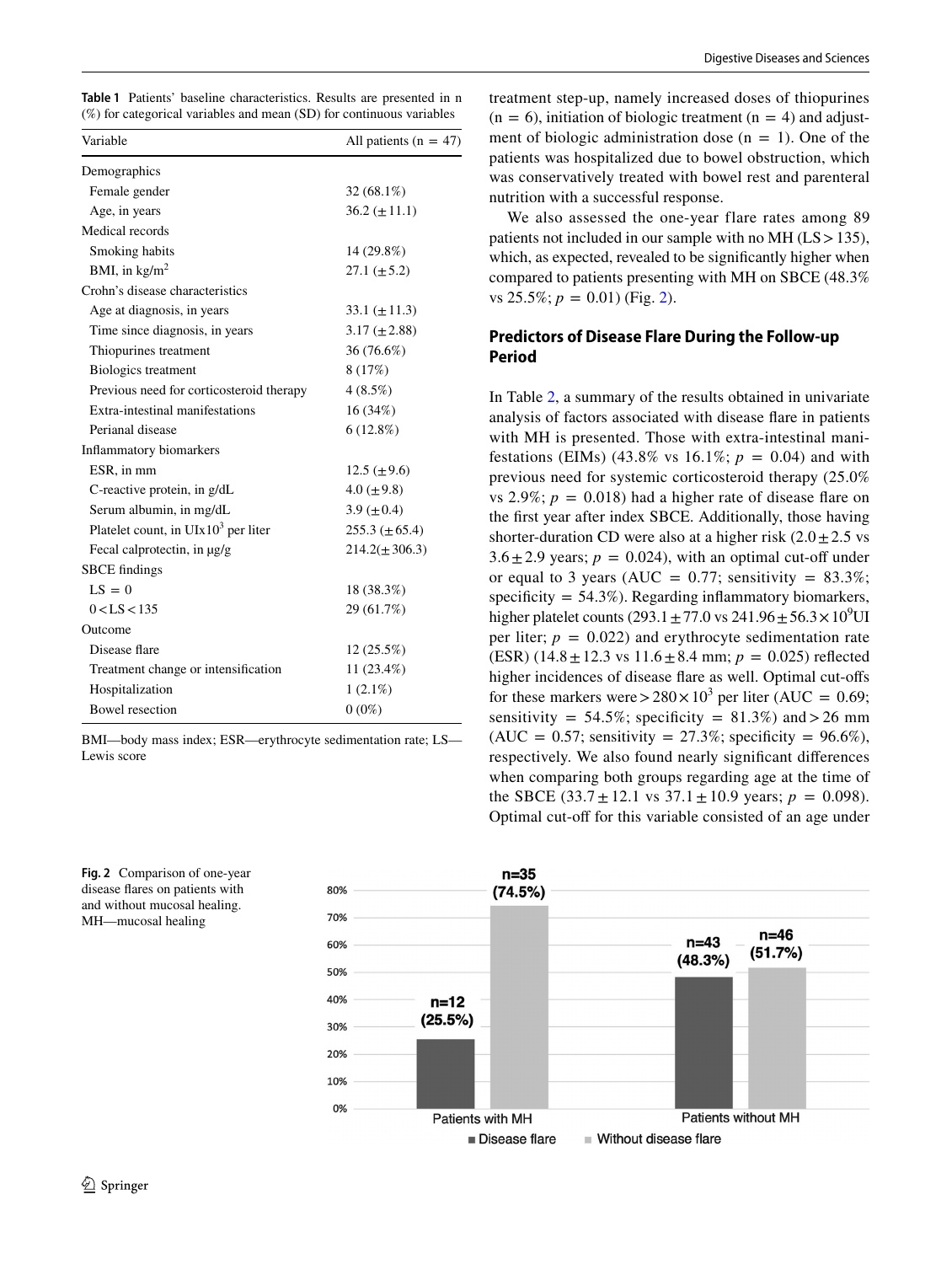<span id="page-4-0"></span>**Table 2** Factors associated with disease fare—univariate analysis. Categorical variables are presented as n (%) and continuous variables as mean  $(+SD)$ 

| Variable                                     |                    | Disease flare (n = 12) No disease flare (n = 35) p value |       |
|----------------------------------------------|--------------------|----------------------------------------------------------|-------|
| Female gender                                | 9(75%)             | 23 (65.7%)                                               | 0.552 |
| Age, in years                                | $33.7 (\pm 12.1)$  | 37.1 $(\pm 10.9)$                                        | 0.098 |
| Smoking habits                               | 5(41.7%)           | 9(25.7%)                                                 | 0.297 |
| BMI, in $\text{kg/m}^2$                      | 25.1 $(\pm 8.0)$   | 27.8 $(\pm 4.8)$                                         | 0.559 |
| Age at diagnosis, in years                   | $31.7 (\pm 12.1)$  | $33.6 (\pm 11.2)$                                        | 0.615 |
| Time since diagnosis, in years               | $2.0 (\pm 2.5)$    | $3.6 (\pm 2.9)$                                          | 0.024 |
| Thiopurines treatment                        | $10(83.3\%)$       | 26 (74.3%)                                               | 0.523 |
| <b>Biologics</b> treatment                   | $1(8.3\%)$         | 7(20%)                                                   | 0.353 |
| Previous need for systemic corticoid therapy | $3(25.0\%)$        | $1(2.9\%)$                                               | 0.018 |
| Extra-intestinal manifestations              | 7(58.3%)           | 9(25.7%)                                                 | 0.040 |
| Perianal disease                             | $0(0\%)$           | $6(17.1\%)$                                              | 0.125 |
| ESR, in mm                                   | 14.8 $(\pm 12.3)$  | 11.6 $(\pm 8.4)$                                         | 0.025 |
| C-reactive protein, in g/dL                  | $5.0 (\pm 12.5)$   | $3.6 (\pm 8.8)$                                          | 0.682 |
| Serum albumin, in mg/dL                      | $3.8 (\pm 0.5)$    | 4.0 ( $\pm$ 0.3)                                         | 0.364 |
| Platelets count, in $U1x10^3$ per liter      | 293.1 $(\pm 77.0)$ | $241.9 \ (\pm 56.3)$                                     | 0.022 |
| Fecal calprotectin, in µg/g                  | $90.5 (\pm 116.3)$ | $255.5 (\pm 341.8)$                                      | 0.369 |
| $LS = 0$                                     | $4(33.3\%)$        | 14 (40%)                                                 | 0.682 |
|                                              |                    |                                                          |       |

Bold values represent  $p$  values  $< 0.05$ 

BMI—body mass index; ESR—erythrocyte sedimentation rate; LS—Lewis score

or equal to 30 years (AUC =  $0.61$ ; sensitivity =  $58.3\%$ ; specificity =  $68.6\%$ ).

Gender was not proven to result in signifcant diferences in flare rates (75.0% vs  $65.7\%$ ;  $p = 0.552$ ). Other variables that have also shown no diferences between groups were smoking habits  $(41.7\% \text{ vs } 25.7\%; p = 0.297)$ ; body mass index  $(25.1 \pm 8.0 \text{ vs } 27.8 \pm 4.8 \text{ kg/m}^2; p = 0.559)$ ; age at diagnosis  $(31.7 \pm 12.1 \text{ vs } 33.6 \pm 11.2 \text{ years}; p = 0.615);$ type of treatment—either with thiopurines (83.3% vs 74.3%;  $p = 0.523$ ) or biologics (8.3% vs 20.0%;  $p = 0.353$ ); perianal disease( $0.0\%$  vs  $17.1\%$ ;  $p = 0.125$ ); C-reactive protein (CRP)  $(5.0 \pm 12.5 \text{ vs } 3.6 \pm 8.8 \text{ g/dL}; p = 0.682)$ ; serum albumin levels  $(3.8 \pm 0.5 \text{ vs } 4.0 \pm 0.3 \text{ mg/dL}; p = 0.364)$  and fecal calprotectin levels  $(90.5 \pm 116.3 \text{ vs } 255.5 \pm 341.8 \text{ µg/g};$  $p = 0.369$ . It should also be noted that the frequency of patients having a LS equal to zero was similar between groups  $(33.3\% \text{vs} 40.0\%; p = 0.682)$ .

After performance of multivariate analysis, age under or equal to 30 years (OR 12.24; CI95% = 1.03–146.22;  $p = 0.048$ , EIMs (OR 11.76; CI95% = 1.22–111.11;  $p = 0.033$ ) and platelets count over  $280 \times 10^9$  per liter (OR 8.70; CI95\% = 1.05-71.43;  $p = 0.045$ ) were found to be independent predictive factors for the occurrence of disease fare on the frst year after having a SBCE showing MH. The results of the multivariate analysis are shown in Table [3](#page-4-1).

## **APEX Score Development**

Based on rounded regression coefficients, we determined the number of points for each variable within the final

<span id="page-4-1"></span>**Table 3 -** Final predictive variables for occurrence of disease fare multivariate analysis

| Variable                                         |       | Odds ratio Wald CI 95% | <i>p</i> value |
|--------------------------------------------------|-------|------------------------|----------------|
| Time since diagnosis less than<br>3 years        | 4.19  | $0.54 - 32.64$         | 0.172          |
| Extra-intestinal manifestations                  | 11.76 | 1.22-111.11            | 0.033          |
| Platelets count > $280 \times 10^3$ per<br>liter | 8.70  | $1.05 - 71.43$         | 0.045          |
| Age under 30 years                               | 12.24 | 1.03-146.22            | 0.048          |
| <b>Biologics Treatment</b>                       | 0.05  | $0.01 - 1.24$          | 0.068          |

Bold values represent  $p$  values  $< 0.05$ 

predictive model (Table [4](#page-5-0)). According to that, we developed the APEX score that can range from 0 to 7 points: Age under 30 years—3 points; Platelets over  $280 \times 10^9$  per liter—2 points and extra-intestinal manifestations—2 points. The score revealed a suitable discriminative power and excellent accuracy when tested against the outcome ( $AUC = 0.82$ ; IC95% =  $0.64-0.99$ ) (Fig. [3](#page-5-1)). By opposing the score to the outcome variable, we stratifed our sample in two groups with diferent disease fare risks in the subsequent 12 months (Table [4\)](#page-5-0): low-risk group (0 to 3 points)—overall fare risk of 10.8%; and high-risk group (4 to 7 points)—overall fare risk of 80%.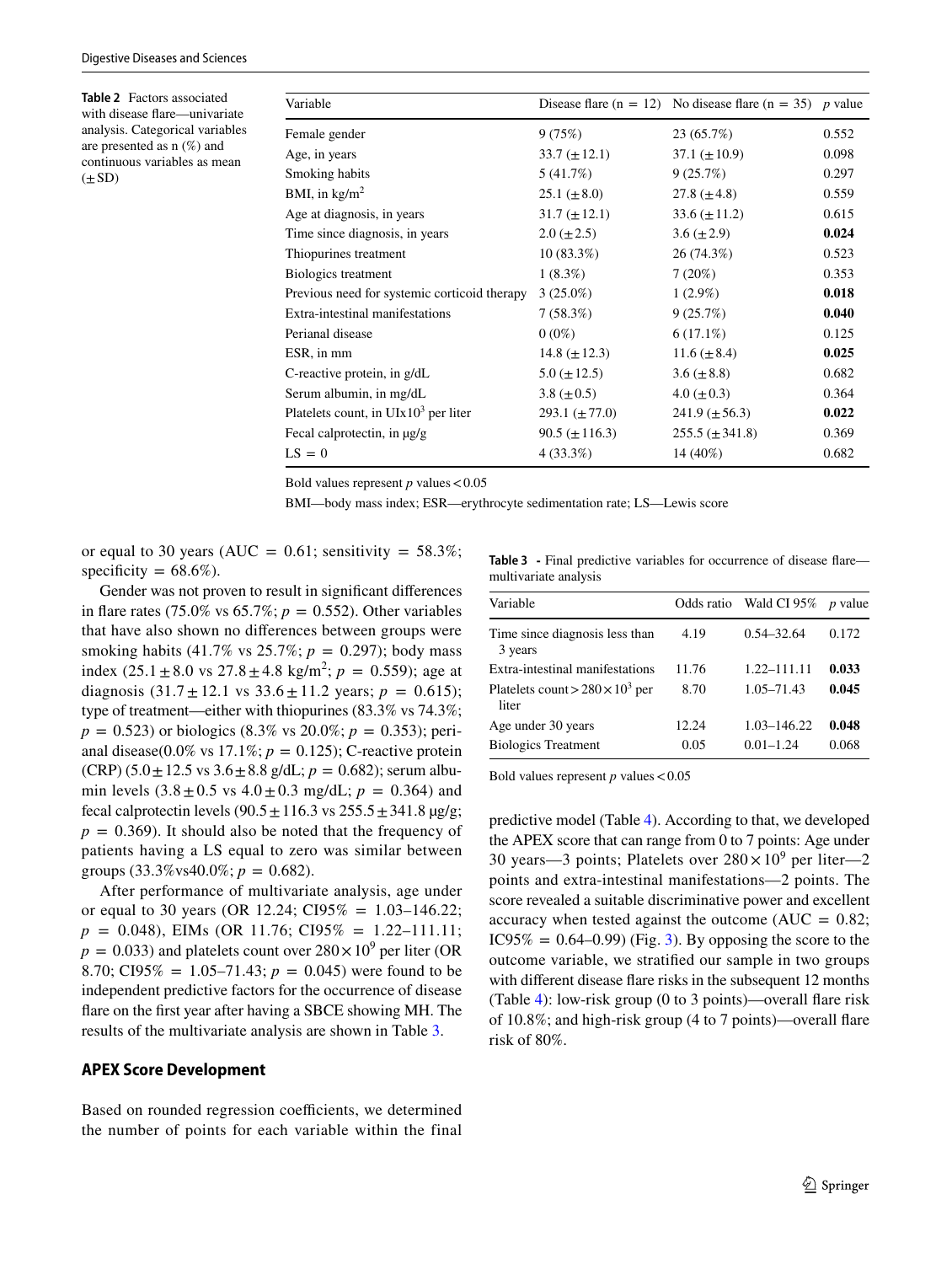<span id="page-5-0"></span>**Table 4** The APEX score for disease fare prediction and the corresponding stratifcation of groups by diferent risks

| Variable                                          | Regression coefficient | Score points |
|---------------------------------------------------|------------------------|--------------|
| Age under 30 years (A)                            | 2.51                   | $+3$ points  |
| Platelets count > $280 \times 10^3$ per liter (P) | 2.16                   | $+2$ points  |
| Extra-intestinal manifestations (EX)              | 2.47                   | $+2$ points  |
| Risk group                                        | Possible points        | Flare risk   |
| Low risk                                          | $0 - 3$                | 10.8%        |
| High risk                                         | $4 - 7$                | 80.0%        |



<span id="page-5-1"></span>**Fig. 3** ROC curve testing the accuracy of APEX score in identifying patients in which disease fare has occurred. AUC—area under the curve; ROC—receiver operating characteristic

# **Discussion**

Optimal strategies for monitoring disease activity and avoiding long-term complications in CD are still being debated, especially in the case of small-bowel disease. Currently, SBCE has an unquestionable role on the diagnosis of ileal CD according to clinical practice guidelines [\[9](#page-7-8), [17\]](#page-8-3). However, the same is not true for established CD. A major concern that may have been causing apprehension for this indication is the possible higher risk of capsule retention in the later set of patients [[18](#page-8-4)]. Nonetheless, it is now becoming clear that SBCE is a safe method to assess endoscopic activity in established small-bowel CD. In 2015, Nemeth et al. have already shown that capsule retention is a rare event in patients with known CD [\[19](#page-8-5)]. In their series of 343 patients with established CD, only 8 (2.3%) capsule retentions were reported. Moreover, a recently published meta-analysis by Pasha and associates supports these fndings [\[20\]](#page-8-6), by concluding that even if retention rates could be slightly higher in established than in suspected CD, they still are reported in less than 5% of the cases. Our sample confrmed these results as no capsule retention case was reported, reinforcing the positive safety profle of SBCE for small-bowel CD follow-up. SBCE has also been reported to have superior diagnostic yield when compared to other modalities such as small-bowel radiography, computed tomography enterography and colonoscopy with ileoscopy in patients with established CD, as proven by a meta-analysis by Dionisio et al*.*[\[21](#page-8-7)].

Treatment escalation in CD, classically guided by clinical symptoms, is being replaced by wider and more demanding treat-to-target approaches, which pursuit not only clinical but also endoscopic endpoints [\[22](#page-8-8)]. These new approaches were developed as several studies reported weak correlations between patients' symptoms and endoscopic activity in CD [\[23](#page-8-9), [24\]](#page-8-10). For that reason, MH has become one of the main therapeutic goals in CD management, since it has been shown to associate with increased rates of corticosteroidfree clinical remission and fewer relapse episodes [[25](#page-8-11)]. In the case of isolated small-bowel CD, this led to an expanding use of SBCE in order to assess endoscopic activity in response to treatment.

Few studies have been conducted in the last two decades for evaluation of SBCE use in the assessment of CD MH [[14](#page-8-0)]. The investigation published by Hall et al. [[26\]](#page-8-12) was the frst to prospectively assess MH in a cohort of symptomatic patients with small-bowel CD after institution of immunomodulator or biologic therapy. This study showed that in 28 patients with baseline small-bowel activity, 12 (42%) had symptoms and biochemical responses accompanied by endoscopic remission in SBCE. In 2018, Nakamura et al*.*[[27](#page-8-13)] reported that from 29 patients with LS over 135 who received additional treatment, improvement of LS was seen in 23 (79.3%). However, most of these series comprised both patients with and without signifcant infammatory activity on SBCE. To our knowledge, our study is the frst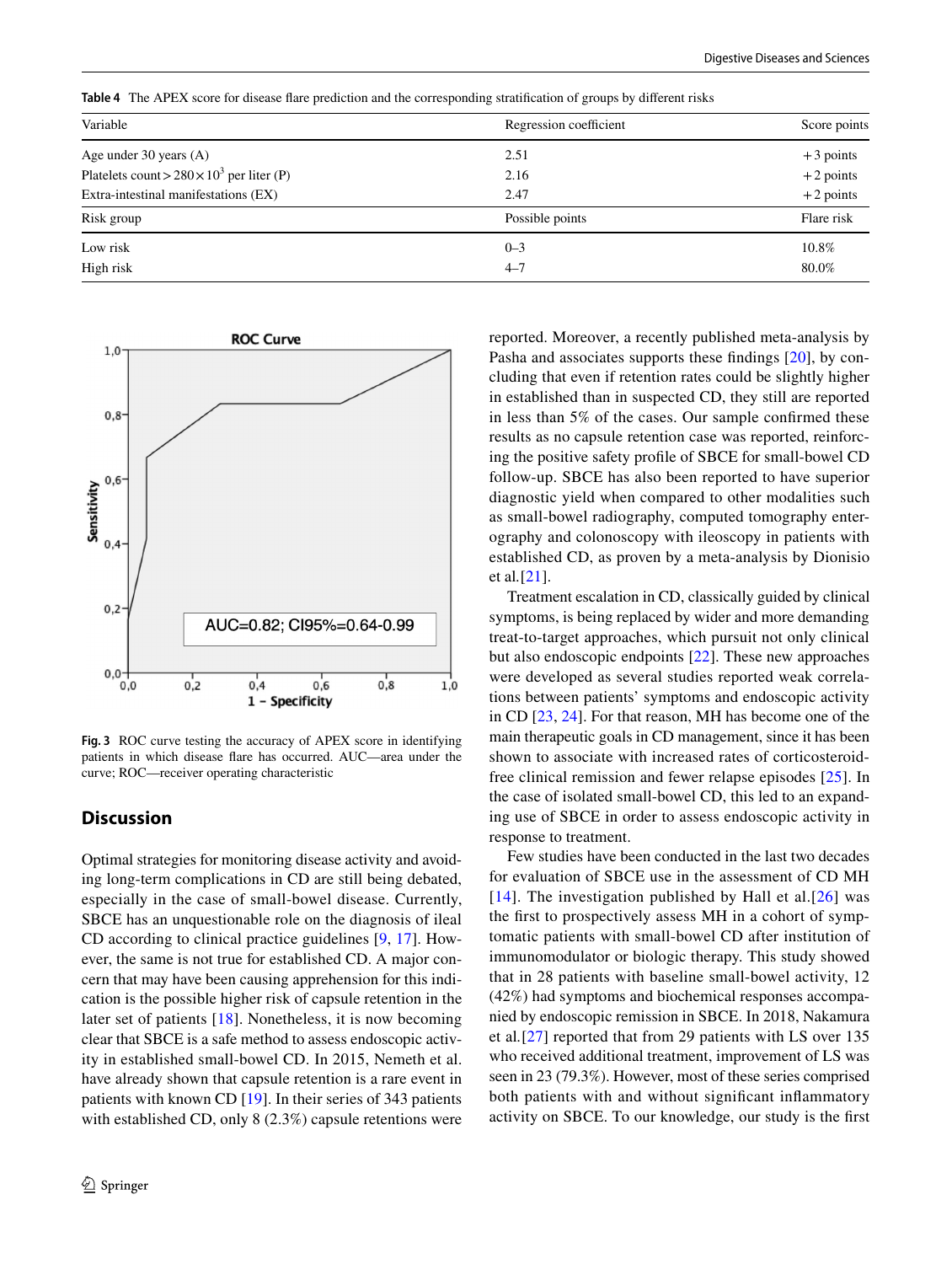to specifcally evaluate the follow-up of patients with clinical remission and already proven MH on SBCE.

Our series showed that among patients with quiescent small-bowel CD who underwent SBCE showing MH, nearly three-quarters remained relapse-free during the subsequent year, with only 25.5% of the patients needing treatment change or intensifcation or even hospitalization due to CD exacerbation. Most of the patients who relapsed (83.3%) were under therapy with thiopurines within therapeutic ranges. It should be noticed that these treatment step-ups were decided upon fares of gastrointestinal symptoms, supported by endoscopic and biochemical fndings.

The fare incidence in our study was similar to a previous investigation by Dias de Castro et al*.*[[28](#page-8-14)], which included patients with newly diagnosed small-bowel CD, and therefore not having MH. These results may be explained as disease fare was diferently defned in our investigation, with treatment changes and intensifcations, which occur more frequently, also being included as a fare criterion.

Regarding potential predictors of increased risk of disease relapse, the infiximab discontinuation in Crohn's disease patients in stable remission on combined therapy with immunosuppressors (STORI) trial was one of the frst prospective studies that carried a follow-up of patients with CD remission [\[29\]](#page-8-15). The authors projected to identify possible risk factors to have a disease relapse during the follow-up period, what would be useful upon selecting those patients having a low risk of relapsing when stepping-down treatment. In a similar way, we proposed to construct a model that could work as decision-making assistant, by recognizing patients with MH who had higher chances of relapsing on the year following SBCE. As shown, age under 30 years old (A), a platelet count over  $280 \times 10^3$  units per liter (P) and the presence of EIMs (EX) were the independent predictive factors of such event. With these results, we constructed the APEX score, a scoring system that classifes the patient as having low or high risk of small-bowel CD fare after having a SBCE showing MH.

Our study agreed with previous reports on predictors of CD outcomes in which a younger age, especially under 40 years old, has been consistently associated with a more difficult-to-control disease and a higher risk of long-term complications [[30,](#page-8-16) [31](#page-8-17)]. The EPIC (Early Predictive parameters of Immunosuppressive therapy in Crohn's disease) study prospectively developed a risk model in order to predict a complicated disease course, whose fnal version included age at diagnosis under 40 years [\[32](#page-8-18)]. However, it must be stressed that these studies all included CD patients regardless of disease location. In our investigation directed toward patients with small-bowel CD, a lower cut-off was rather seen, as patients under 30 years at the time of SBCE presented a signifcant risk of relapse, with a 12-fold increased risk comparing to older patients.

Regarding systemic inflammatory biomarkers, only increased platelet count independently predicted the occurrence of a disease flare. The optimal cut-off for forecasting the flare outcome was a platelet count over  $280 \times 10^3$ units per liter. This value does not represent the presence of thrombocytosis according to its defnition, but these fndings may indicate that higher platelet counts, even within normal range values, could work as an early marker of small-bowel CD flare within the subsequent months, possibly reflecting subclinical infammatory system changes before progression into overt clinical fares.

Regarding other serum infammatory markers, our series showed no signifcant diferences between groups when adjusting them in multivariate analysis. Previously, a metaanalysis by Mosli et al.[[33](#page-8-19)] concluded that CRP levels equal or greater to 5 mg/L, despite being highly specifc for detection of endoscopic disease activity, have a very poor sensitivity and a negative test would not exclude signifcant gastrointestinal infammatory activity. In fact, it has already been shown that indirect infammatory biomarkers are inconsistently correlated with infammatory activity in CD, as none of them is specifc for the disease nor does have a sufficiently long half-life in order to predict long-term outcomes [[5](#page-7-4), [34](#page-8-20), [35\]](#page-8-21). It must be stated that most of these studies were directed toward patients with both ileal and colonic CD, diferently from our study population, which may partially explain the diferences between our results and what is already been described. A prime example is the case of fecal calprotectin that has been shown to have a good correlation with endoscopic or imaging disease activity on colonic CD, but not on isolated ileal disease, as was the case of our patients [\[36](#page-8-22)].

Another factor observed as a signifcant predictor of disease fare was the presence of EIMs. EIMs occur in up to 50% of the patients with CD [\[37](#page-8-23)], as was seen in our group. This constitutes a major aspect, as EIMs have been proven to adversely impact patients' quality of life [\[38](#page-8-24)]. The most common reported EIMs in our series of patients with MH were axial arthropathy and uveitis, which was not surprising since these do not parallel intestinal disease activity [\[39](#page-8-25)]. However, they should not be regarded as completely unrelated features as patients with EIMs ended up presenting a higher risk of needing treatment step-up after an intestinal infammatory activity fare, when adjusted for other possible predictors. These fndings match previous reports describing that infammatory bowel disease patients with EIMs are more likely to present with disease activity during their clinical course [[40\]](#page-8-26).

Currently, the definition of endoscopic remission in SBCE remains uncertain, as there is no consensus on the therapeutic goal to reach in luminal small-bowel CD, with both complete luminal healing  $(LS = 0)$  and the absence of deep or superficial ulcerations  $(LS < 135)$  being described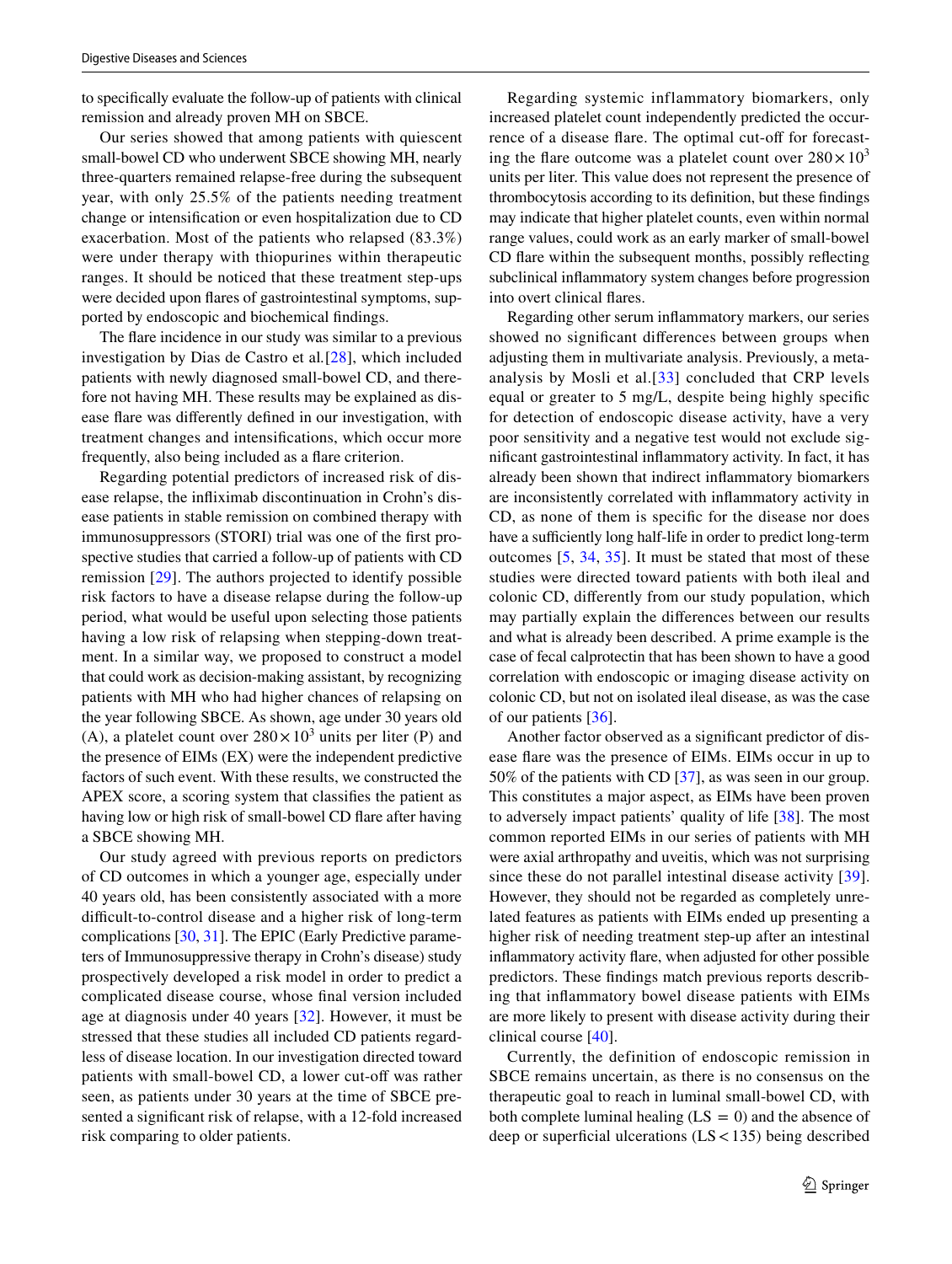as the desirable target depending on the series [[14\]](#page-8-0). For that reason, our group compared the occurrence of disease fare rates between patients with a LS equal to zero and patients with all other LS bellow 135, in order to assess if complete healing of small-bowel mucosa would lead to better outcomes, with no signifcant diferences (40.0% vs 33.3%;  $p = 0.682$ , thus this variable was not included in the final predictive score.

Facing our results, SBCE has been shown to be a safe and efective method of assessing small-bowel CD activity. Furthermore, it seems reasonable to conclude that MH as shown by this endoscopic technique remains a desirable therapeutic goal on patients with isolated small-bowel CD, since nearly 75% of the patients presenting such reduced endoscopic activity remain with a stable disease on the subsequent year.

Regarding the 25% of patients who relapse, some factors such as younger age, EIMs and higher platelet counts, may be helpful for clinicians when identifying higher-risk patients, and whether deciding to perform earlier clinical, analytical and/or endoscopic reevaluation. Furthermore, the presence of these risk factors could be of great interest when a treatment intensifcation or step-down is considered. The APEX score may become a crucial tool on that decision, as it demonstrated an impressive discriminative power (AUC =  $0.82$ ; IC95\% =  $0.64-0.99$ ) in identifying patients' risk of relapse after having a SBCE with MH. For example, patients scoring in the high-risk group (4 to 7 points) could be considered for earlier treatment intensifcation, and earlier follow-up intervals, as the relapse rate in this setting is around 80%.

APEX score constitutes a simple score to apply, being easily assessable to every gastroenterologist in everyday clinical practice. If further validated, which is already in progress at our department, it may become an extremely valuable tool following SBCE for assessment of MH. Further prospective investigations with larger samples are required in order to confrm and support our fndings and to shed light on remaining questions such as possible advantages in having a LS of zero or the optimal timings of SBCE procedure.

**Author's contribution** All authors contributed to and agreed on the content of the manuscript. MSilvaV designed the study, carried out data analysis and drafted the manuscript. FM carried out data collection and analysis. BCP. and DCF. contributed to the design of the study and critically revised the manuscript. CGT, RB and MMJ critically revised the manuscript. CJ critically revised and approved the fnal version of the manuscript.

**Funding** None.

#### **Declarations**

**Conflicts of interest** The authors declare that they have no conficts of interest.

**Ethical approval** This study conforms to the ethical guidelines of the 1975 Helsinki Declaration (6th revision, 2008) as refected in a priori approval by the institution's ethics committee. This investigation was retrospectively conducted, being descriptive, without prospective interventions or control group. Patients received current standard of care, without randomization or experimental intervention. All data collected were anonymized. For this type of study formal consent is not required, even though all patients signed a written informed consent before the procedure. This article does not contain any studies with animals performed by any of the authors.

## **References**

- <span id="page-7-0"></span>1. Gomollon F, Dignass A, Annese V et al. 3rd European evidencebased consensus on the diagnosis and management of Crohn's disease 2016: Part 1: diagnosis and medical management. *J Crohns Colitis.* 2017;11:3–25.
- <span id="page-7-1"></span>2. Darr U, Khan N. Treat to target in infammatory bowel disease: an updated review of literature. *Curr Treat Options Gastroenterol.* 2017;15:116–125.
- <span id="page-7-2"></span>3. Bouguen G, Levesque BG, Feagan BG et al. Treat to target: a proposed new paradigm for the management of Crohn's disease. *Clin Gastroenterol Hepatol.* 2015;13:1042-1050.e1042.
- <span id="page-7-3"></span>4. Maaser C, Sturm A, Vavricka SR et al. ECCO-ESGAR guideline for diagnostic assessment in IBD Part 1: initial diagnosis, monitoring of known IBD, detection of complications. *J Crohns Colitis.* 2019;13:144–164.
- <span id="page-7-4"></span>5. Peyrin-Biroulet L, Sandborn W, Sands BE et al. Selecting therapeutic targets in infammatory bowel disease (STRIDE): determining therapeutic goals for treat-to-target. *Am J Gastroenterol.* 2015;110:1324–1338.
- <span id="page-7-5"></span>6. Papay P, Ignjatovic A, Karmiris K et al. Optimising monitoring in the management of Crohn's disease: A physician's perspective. *J Crohns Colitis.* 2013;7:653–669.
- <span id="page-7-6"></span>7. Feuerstein JD, Cheifetz AS. Crohn disease: Epidemiology, diagnosis, and management. *Mayo Clin Proc.* 2017;92:1088–1103.
- <span id="page-7-7"></span>8. Rahim T, Usman MA, Shin SY. A survey on contemporary computer-aided tumor, polyp, and ulcer detection methods in wireless capsule endoscopy imaging. *Comput Med Imaging Graph.* 2020;85:101767.
- <span id="page-7-8"></span>9. Pennazio M, Spada C, Eliakim R et al. Small-bowel capsule endoscopy and device-assisted enteroscopy for diagnosis and treatment of small-bowel disorders: European Society of Gastrointestinal Endoscopy (ESGE) Clinical Guideline. *Endoscopy.* 2015;47:352–376.
- <span id="page-7-9"></span>10. Cotter J, Dias de Castro F, Moreira MJ, Rosa B. Tailoring Crohn's disease treatment: the impact of small bowel capsule endoscopy. *J Crohns Colitis.* 2014;8:1610–1615.
- <span id="page-7-10"></span>11. Rosa B, Pinho R, de Ferro SM, Almeida N, Cotter J, Saraiva MM. Endoscopic scores for evaluation of crohn's disease activity at small bowel capsule endoscopy: general principles and current applications. *GE Port J Gastroenterol.* 2016;23:36–41.
- <span id="page-7-11"></span>12. Cotter J, DiasdeCastro F, Magalhaes J, Moreira MJ, Rosa B. Validation of the Lewis score for the evaluation of small-bowel Crohn's disease activity. *Endoscopy.* 2015;47:330–335.
- <span id="page-7-12"></span>13. Ben-Horin S, Lahat A, Amitai MM et al. Assessment of small bowel mucosal healing by video capsule endoscopy for the